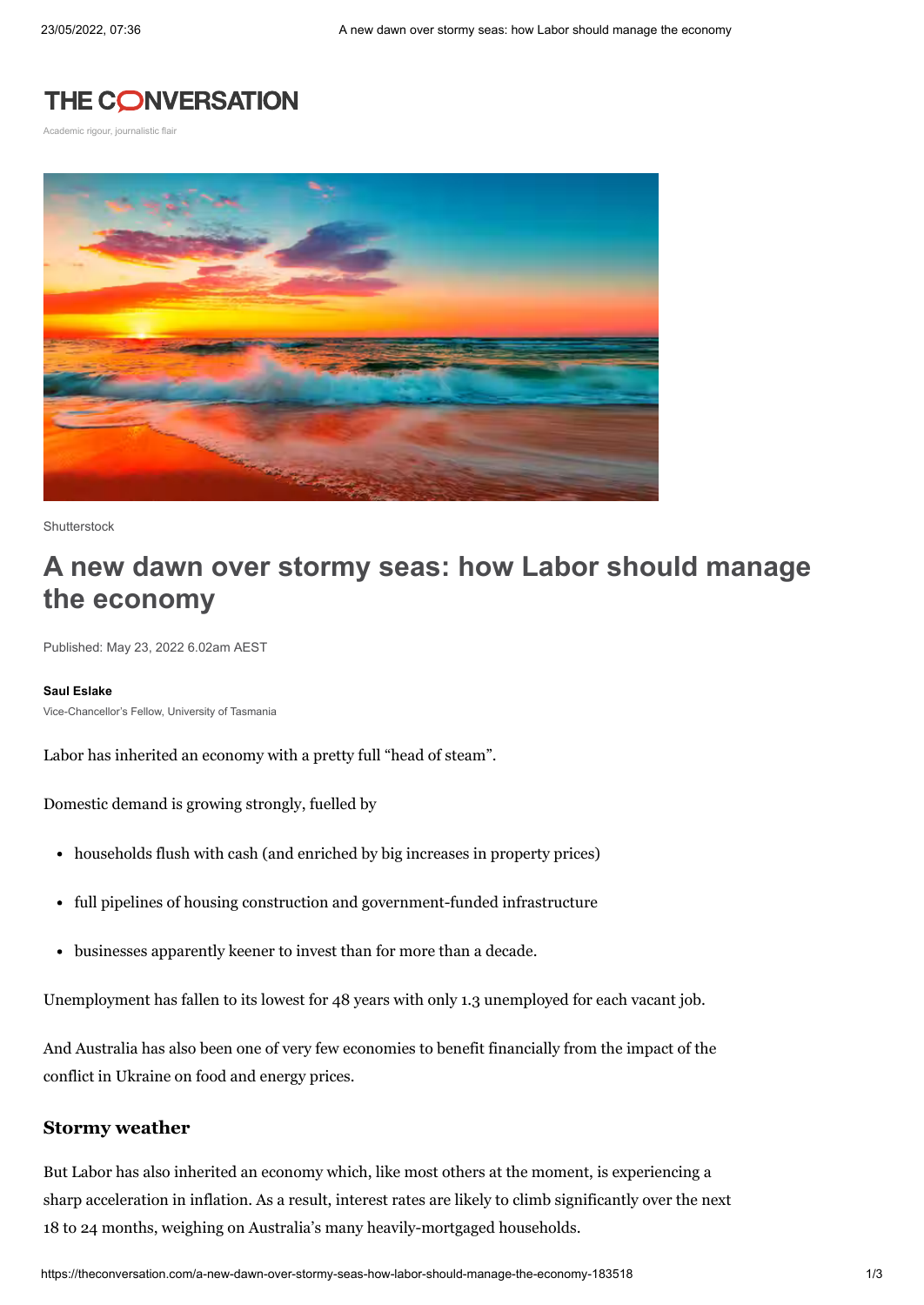And Labor will have to deal with the consequences of the ongoing [slowdown](https://theconversation.com/how-the-pandemic-has-changed-chinas-economy-perhaps-for-good-167597) in – and the deterioration in relations with – Australia's major customer, China.

It might also have to confront a sharp slowdown, if not a [recession,](https://theconversation.com/fed-hopes-for-soft-landing-for-the-us-economy-but-history-suggests-it-wont-be-able-to-prevent-a-recession-182270) in the US and much of the rest of the industrialised world.

And it might do so with limited room to deploy fiscal (spending and tax) tools, thanks to the deterioration in Australia's public finances.

## **Limited mandate**

Like every first-term federal and state government in the past 30 years, the Albanese government comes into office with only a limited mandate - one in which the list of things it has promised *not* to do is longer than the list of things it has promised *to* do.

It has mandates for:

- more ambitious action on climate change, for which it will be supported by the bevy of independents elected in formerly safe Liberal seats
- improved standards in aged and disability care
- cheaper child care
- more technical and further education and university places
- more spending on social and affordable housing and
- collecting more tax from multinational corporations.

But it has no mandate for reforms that might lift Australia's woeful productivity performance over the past decade, beyond whatever contribution any of the aforementioned policies might make, at the margin.

And, having [acknowledged](https://cdn.theconversation.com/static_files/files/2108/ALP_Election_Costing_2022_FINAL_-_Copy.pdf) its policies will marginally add to the projected budget deficits over the next four years, it has no mandate for anything that would put Australia's public finances on a more sustainable medium-term trajectory (as its counterpart in New Zealand did in its budget handed down last week).

### *Read more: [Albanese](https://theconversation.com/albanese-wins-with-a-modest-program-but-the-times-may-well-suit-him-182521) wins with a modest program – but the times may well suit him*

In particular, it lacks a mandate to find the revenue required to fund the extra spending on aged and disability care, and health, which the Australian people clearly want, or for the extra spending on defence that the Australian people seem likely to get, whether they want it or not.